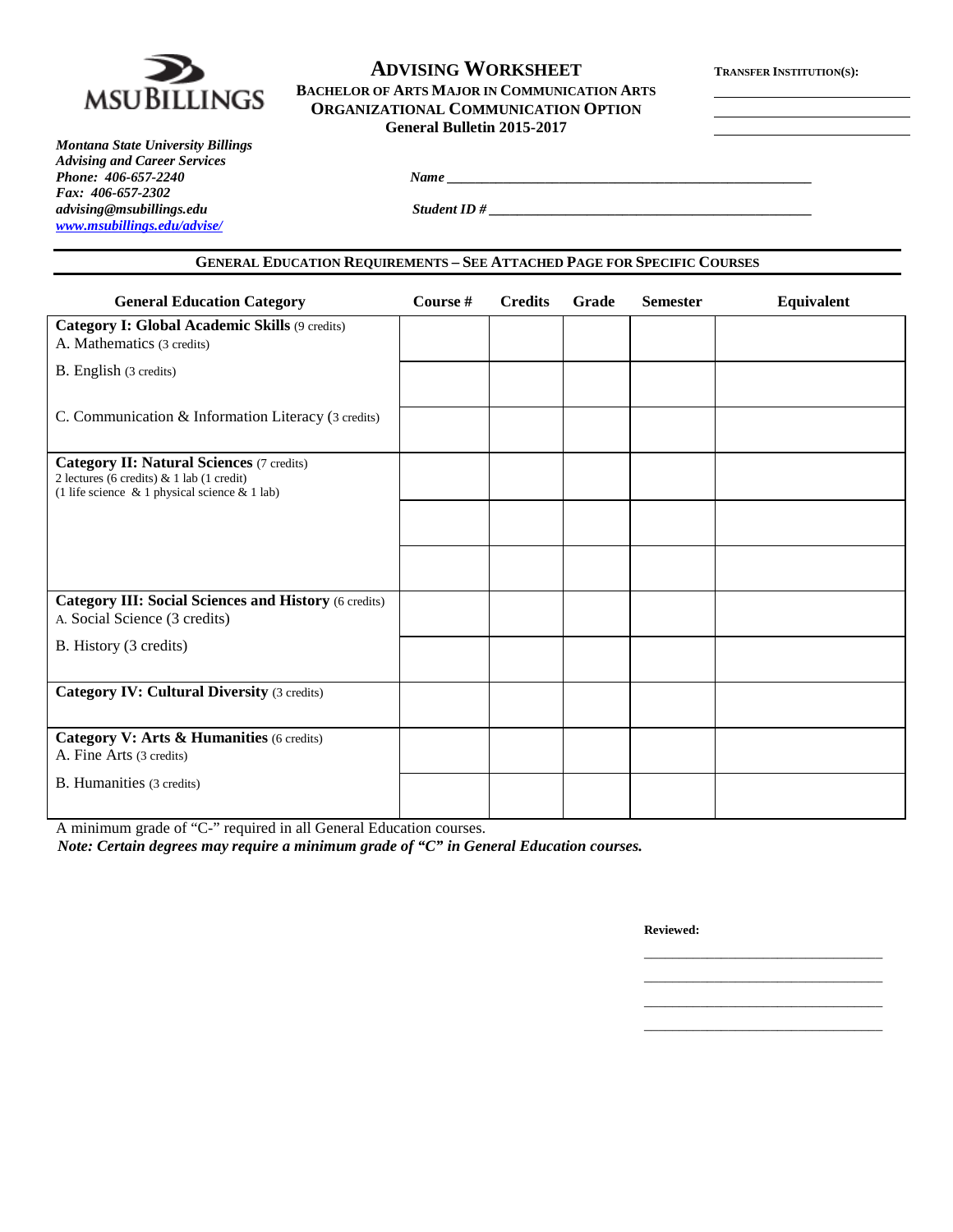# **GENERAL EDUCATION REQUIREMENTS**

| <b>CATEGORY I: GLOBAL ACADEMIC SKILLS</b><br>9 credits         |      |                                                                |   |  |
|----------------------------------------------------------------|------|----------------------------------------------------------------|---|--|
|                                                                |      | Students are required to take one course from each subcategory |   |  |
|                                                                |      | <b>Subcategory A - Mathematics</b><br>3 credits                |   |  |
| M                                                              | 105  | <b>Contemporary Mathematics</b>                                | 3 |  |
| М                                                              | 114  | <b>Extended Technical Mathematics</b>                          | 3 |  |
| M                                                              | 121  | College Algebra                                                | 3 |  |
| М                                                              | 122  | College Trigonometry                                           | 3 |  |
| М                                                              | 131  | Mathematics for Elementary Teachers II                         | 3 |  |
| М                                                              | 143  | <b>Finite Mathematics</b>                                      | 4 |  |
| М                                                              | 161  | <b>Survey of Calculus</b>                                      | 3 |  |
| М                                                              | 171  | Calculus I                                                     | 4 |  |
| <b>STAT</b>                                                    | 141  | <b>Introduction to Statistical Concepts</b>                    | 3 |  |
| <b>STAT</b>                                                    | 216  | Introduction to Statistics                                     | 4 |  |
| Subcategory B - English                                        |      | 3 credits                                                      |   |  |
| WRIT                                                           | 101  | College Writing I                                              | 3 |  |
| WRIT                                                           | 12.1 | Introduction to Technical Writing                              | 3 |  |
| WRIT                                                           | 122. | <b>Introduction to Business Writing</b>                        | 3 |  |
| WRIT                                                           | 201  | College Writing II                                             | 3 |  |
| WRIT                                                           | 220  | Business & Professional Writing                                | 3 |  |
| WRIT                                                           | 221  | <b>Intermediate Technical Writing</b>                          | 3 |  |
| Subcategory C - Communication & Information Literacy 3 credits |      |                                                                |   |  |
| <b>BMIS</b>                                                    | 150  | Computer Literacy                                              | 3 |  |
| COMX                                                           | 111  | Introduction to Public Speaking                                | 3 |  |
| <b>COMX</b>                                                    | 115  | Introduction to Interpersonal Communication 3                  |   |  |
| LSCI                                                           | 125  | Research in the Information Age                                | 3 |  |

**CATEGORY II: NATURAL SCIENCES 6 cr. lecture & 1 cr. lab**

*Students are required to take one course from each subcategory and at least one corresponding lab or Integrated Sciences*

|                            |     | <b>Subcategory A – Life Sciences</b>        | 3-4 credits  |  |
|----------------------------|-----|---------------------------------------------|--------------|--|
| <b>BIOB</b>                | 101 | Discover Biology                            | 3            |  |
| <b>BIOB</b>                | 102 | Discover Biology Lab                        | 1            |  |
| <b>BIOB</b>                | 160 | Principles of Living Systems                | 3            |  |
| <b>BIOB</b>                | 161 | Principles of Living Systems Lab            | 1            |  |
|                            |     | <b>Subcategory B – Physical Sciences</b>    | 3-4 credits  |  |
| ASTR                       | 110 | Introduction to Astronomy                   | 3            |  |
| ASTR                       | 111 | Introduction to Astronomy Lab               | 1            |  |
| <b>CHMY</b>                | 121 | Introduction to General Chemistry           | 3            |  |
| <b>CHMY</b>                | 122 | Introduction to General Chemistry Lab       | 1            |  |
| <b>CHMY</b>                | 141 | College Chemistry I                         | 3            |  |
| <b>CHMY</b>                | 142 | College Chemistry Laboratory I              | 1            |  |
| <b>GEO</b>                 | 101 | <b>Introduction to Physical Geology</b>     | 3            |  |
| GEO                        | 102 | Introduction to Physical Geology Laboratory | $\mathbf{1}$ |  |
| <b>GPHY</b>                | 111 | Introduction to Physical Geography          | 3            |  |
| <b>GPHY</b>                | 112 | Introduction to Physical Geography Lab      | $\mathbf{1}$ |  |
| PHSX                       | 103 | Our Physical World                          | 3            |  |
| PHSX                       | 104 | Our Physical World Lab                      | $\mathbf{1}$ |  |
| PHSX                       | 205 | College Physics I                           | 3            |  |
| PHSX                       | 206 | College Physics I Lab                       | $\mathbf{1}$ |  |
| PHSX                       | 105 | <b>Fundamentals of Physical Science</b>     | 3            |  |
| <b>PHSX</b>                | 106 | Fundamentals of Physical Science Lab        | 1            |  |
| <b>Integrated Sciences</b> |     |                                             |              |  |
|                            |     | SCIN 101, 102, 103, 104 Integrated Sciences | 3, 1, 3, 1   |  |

**CATEGORY III: SOCIAL SCIENCES AND HISTORY 6 credits**

| Students are required to take one course from each subcategory |     |                                        |           |  |
|----------------------------------------------------------------|-----|----------------------------------------|-----------|--|
|                                                                |     | <b>Subcategory A – Social Sciences</b> | 3 credits |  |
| <b>ANTY</b>                                                    | 217 | Physical Anthropology & Archeology     | 3         |  |
| <b>BGEN</b>                                                    | 105 | Introduction to Business               | 3         |  |
| <b>COMX</b>                                                    | 106 | Communicating in a Dynamic Workplace   | 3         |  |
| <b>ECNS</b>                                                    | 201 | Principles of Microeconomics           | 3         |  |
| <b>ECNS</b>                                                    | 202 | Principles of Macroeconomics           | 3         |  |
| EDU                                                            | 105 | <b>Education and Democracy</b>         | 3         |  |
| <b>GPHY</b>                                                    | 141 | Geography of World Regions             | 3         |  |
| <b>HTH</b>                                                     | 110 | Personal Health and Wellness           | 3         |  |
| <b>PSCI</b>                                                    | 220 | Introduction to Comparative Government | 3         |  |
| <b>PSCI</b>                                                    | 210 | Introduction to American Government    | 3         |  |
| <b>PSYX</b>                                                    | 100 | Introduction to Psychology             | 3         |  |
| <b>PSYX</b>                                                    | 231 | <b>Human Relations</b>                 | 3         |  |
| SOCI                                                           | 101 | Introduction to Sociology              | 3         |  |
| SOCI                                                           | 201 | Social Problems                        |           |  |

|             |     | <b>Subcategory B - History</b>          | 3 credits |
|-------------|-----|-----------------------------------------|-----------|
| <b>HSTA</b> | 101 | American History I                      | 3         |
| <b>HSTA</b> | 102 | American History II                     | 3         |
| <b>HSTR</b> | 101 | <b>Western Civilization I</b>           | 3         |
| <b>HSTR</b> | 102 | Western Civilization II                 | 3         |
| <b>HSTR</b> | 103 | Honors Western Civilization I           | 3         |
| <b>HSTR</b> | 104 | Honors Western Civilization II          | 3         |
| <b>PSCI</b> | 230 | Introduction to International Relations | 3         |

|               |     | <b>CATEGORY IV: CULTURAL DIVERSITY</b><br>3 credits |   |
|---------------|-----|-----------------------------------------------------|---|
| A&SC/WGSS 274 |     | Women, Culture, and Society                         | 3 |
| <b>ANTY</b>   | 220 | Culture and Society                                 | 3 |
| ARTH          | 160 | Global Visual Culture                               | 3 |
| <b>COMX</b>   | 212 | Introduction to Intercultural Communication         | 3 |
| <b>GPHY</b>   | 121 | Human Geography                                     | 3 |
| HTH           | 270 | <b>Global Health Issues</b>                         | 3 |
| LIT           | 230 | World Literature Survey                             | 3 |
| MUSI          | 207 | World Music                                         | 3 |
| <b>NASX</b>   | 105 | Introduction to Native American Studies             | 3 |
| <b>NASX</b>   | 205 | Native Americans in Contemporary Society            | 3 |
| PHL.          | 271 | Indian Philosophies and Religions                   | 3 |
| PHL           | 272 | Chinese Philosophies and Religions                  | 3 |
| <b>REHA</b>   | 201 | Introduction to Diversity in Counseling             | 3 |
| <b>RLST</b>   | 170 | The Religious Quest                                 | 3 |
| <b>SPNS</b>   | 150 | The Hispanic Tradition                              |   |

# **CATEGORY V: ARTS & HUMANITIES 6 credits**

| Students are required to take one course from each subcategory |     |                                        |                         |
|----------------------------------------------------------------|-----|----------------------------------------|-------------------------|
|                                                                |     | <b>Subcategory A - Fine Arts</b>       | 3 credits               |
| <b>ARTZ</b>                                                    | 101 | <b>Art Fundamentals</b>                | 3                       |
| ARTZ                                                           | 105 | Visual Language-Drawing                | 3                       |
| ARTZ                                                           | 131 | Ceramics for Non-majors                | 3                       |
| <b>CRWR</b>                                                    | 240 | <b>Intro Creative Writing Workshop</b> | 3                       |
| FILM                                                           | 160 | Introduction to World Cinema           | 3                       |
| LIT                                                            | 270 | Film & Literature                      | 3                       |
| <b>MART</b>                                                    | 260 | Computer Presentation and Animation    | 3                       |
| <b>MUSI</b>                                                    | 101 | <b>Enjoyment of Music</b>              | 3                       |
| MUSI                                                           | 114 | Band: MSUB Symphonic                   | 1                       |
| MUSI                                                           | 131 | Jazz Ensemble I: MSUB                  | 1                       |
| <b>MUSI</b>                                                    | 147 | Choral Ensemble: University Chorus     | 1                       |
| <b>PHOT</b>                                                    | 154 | <b>Exploring Digital Photography</b>   | 3                       |
| THTR                                                           | 101 | Introduction to Theatre                | 3                       |
| THTR                                                           | 120 | Introduction to Acting I               | 3                       |
|                                                                |     | <b>Subcategory B - Humanities</b>      | 3 credits               |
| <b>ARTH</b>                                                    | 150 | Introduction to Art History            | 3                       |
| <b>HONR</b>                                                    | 111 | Perspectives and Understanding         | 3                       |
| LIT                                                            | 110 | Introduction to Literature             | 3                       |
| LIT                                                            | 240 | The Bible as Literature                | $\overline{\mathbf{3}}$ |
| PHL                                                            | 110 | Introduction to Ethics                 | $\overline{\mathbf{3}}$ |
| PHL                                                            | 111 | Philosophies of Life                   | $\mathbf{3}$            |
|                                                                |     |                                        |                         |
| <b>Total</b>                                                   |     |                                        | 31                      |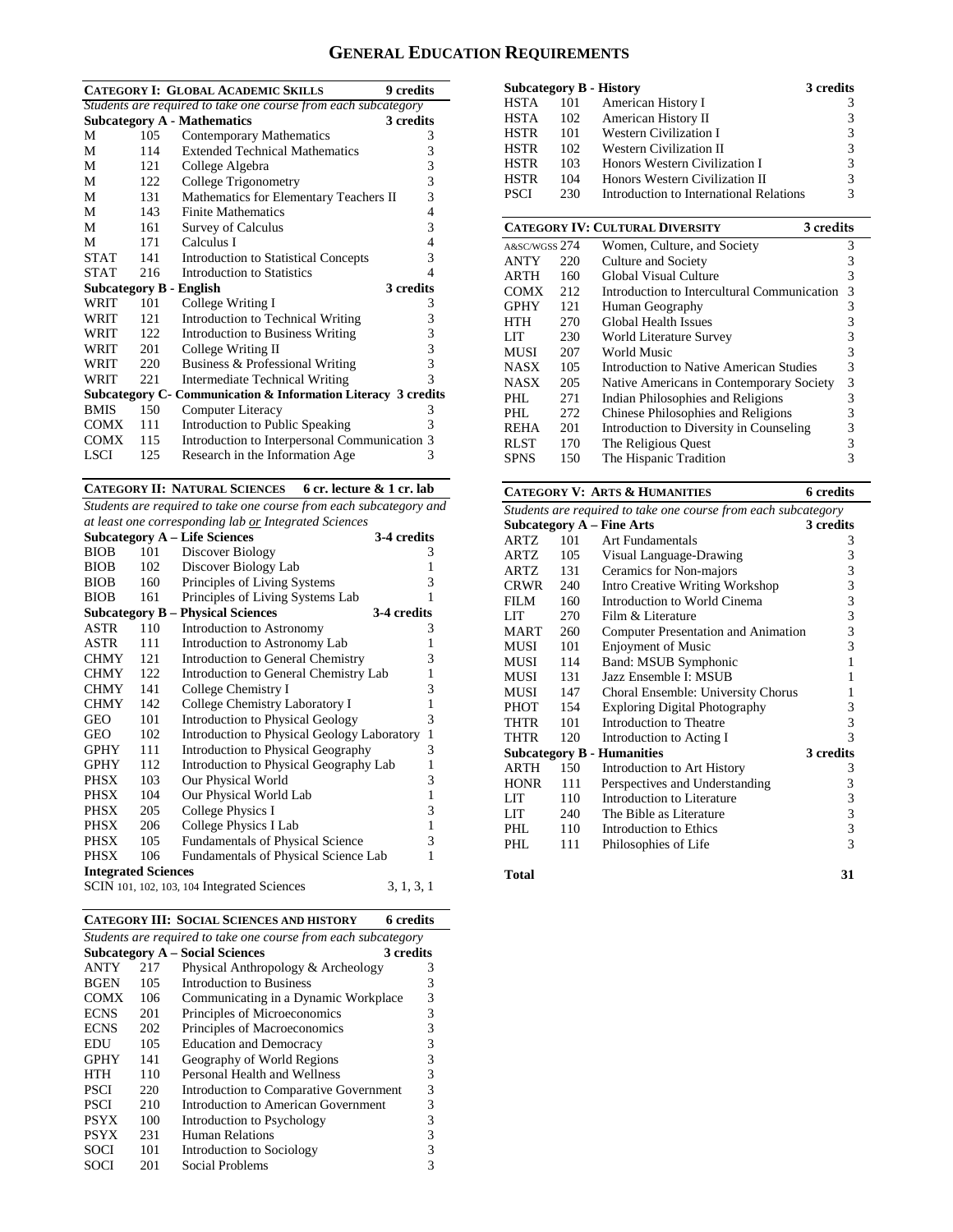| Course | <b>Credits</b> | Grade | Semester | <b>Equivalent</b> |
|--------|----------------|-------|----------|-------------------|
|        |                |       |          |                   |

COMX 200 Exploring Communication Studies 3 COMX 210 Communication in Small Groups 3 COMX 211 Advanced Public Speaking 3 COMX 320 Principles of Organizational Communication 3 COMX 330 Principles of Mass Communication 3 COMX 331 Theories of Media and Society 3 COMX 340 Visual Rhetoric 3 COMX 341 History and Theory of Persuasion 3 COMX 400 Communication Theory 3 COMX 414 Communication in Personal Relationships 3 COMX 420 Issues in Organizational Communication 3 COMX 426 Leadership and Communication 3 COMX 470 Performance Skills for Professionals 3 COMX 499 Capstone 3 Choose one of the following: COMX 351 Principles of Public Relations 3 COMX 434 Political Communication 3 COMX 436 Popular Culture and Cultural Studies 3

**Organizational Communication Core Requirements**

**Note: Substitutions between Options in the Communication Arts major can be made with advisor's consent. Students must earn a grade of "C" or above in courses used to satisfy major or minor requirements in the Communication and Theatre Department.**